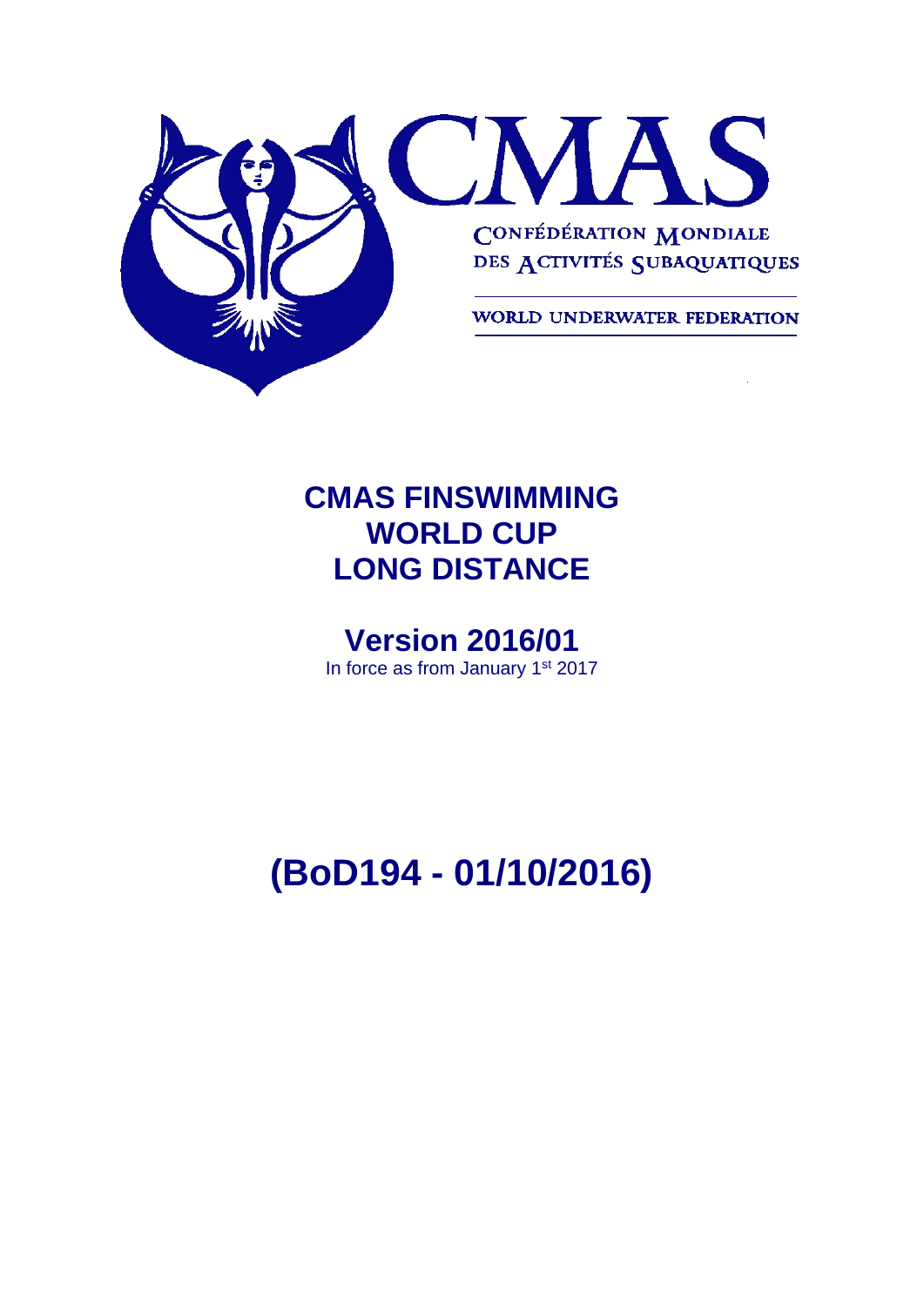## **CMAS World Cup Long Distance - Finswimming Rules**

|     | Version 2016/01                                                             |               |  |  |  |  |  |  |
|-----|-----------------------------------------------------------------------------|---------------|--|--|--|--|--|--|
|     | <b>Index</b>                                                                |               |  |  |  |  |  |  |
|     |                                                                             |               |  |  |  |  |  |  |
| 1.  | <b>General Principles.</b>                                                  |               |  |  |  |  |  |  |
| 2.  | Organisation.                                                               | $\mathcal{R}$ |  |  |  |  |  |  |
| 3.  |                                                                             |               |  |  |  |  |  |  |
| 4.  |                                                                             |               |  |  |  |  |  |  |
| 5.  | Awards                                                                      |               |  |  |  |  |  |  |
| 6.  | Entry to the round CMAS Finswimming World Cup Meetings and "Golden Final" 4 |               |  |  |  |  |  |  |
| 7.  |                                                                             |               |  |  |  |  |  |  |
| 8.  |                                                                             |               |  |  |  |  |  |  |
| 9.  |                                                                             |               |  |  |  |  |  |  |
| 10. | official Presentation of documents                                          |               |  |  |  |  |  |  |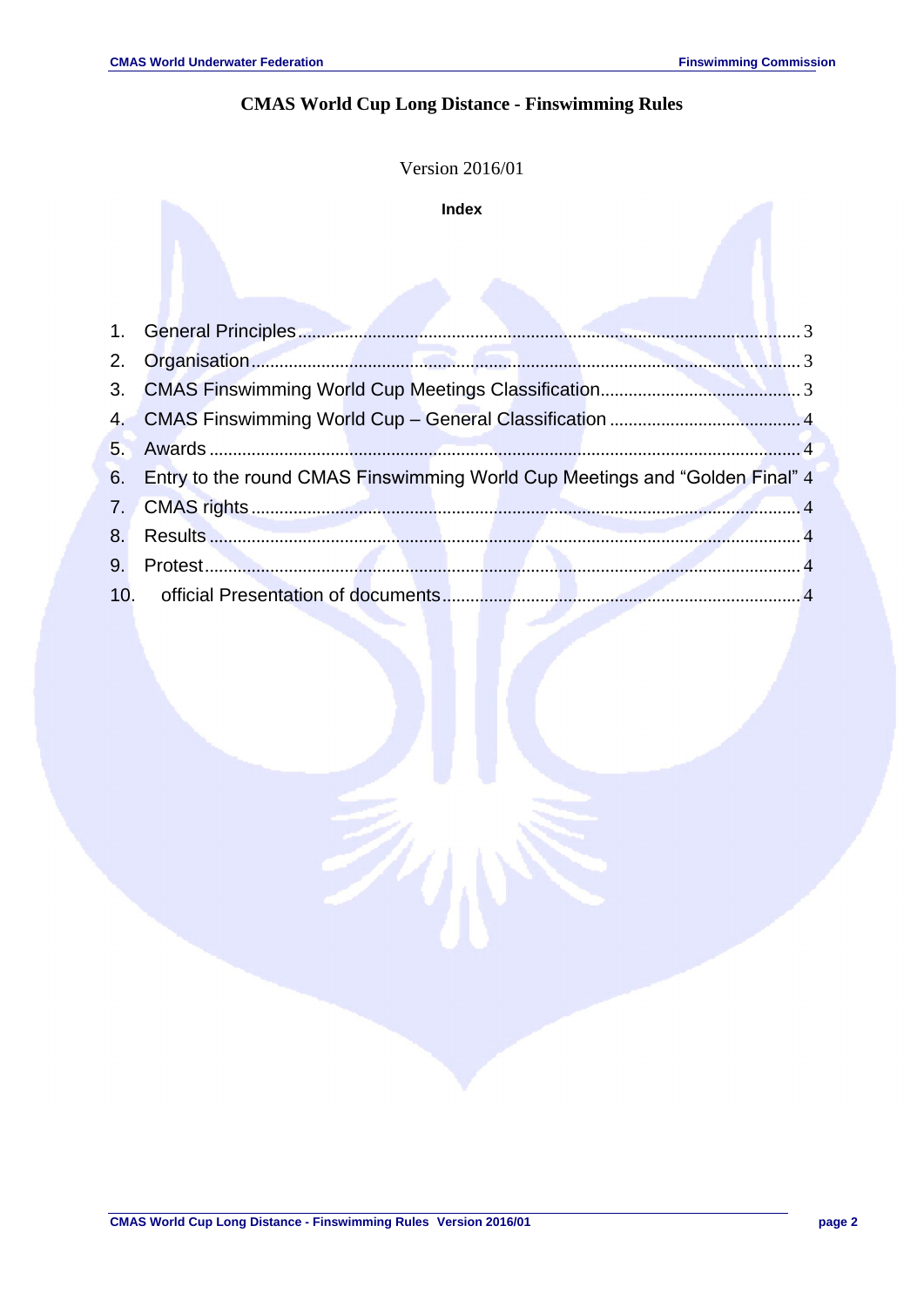#### <span id="page-2-0"></span>**1. GENERAL PRINCIPLES**

- 1.1.The CMAS General Rules will be applied.
- 1.2.The CMAS Finswimming World Cup Meetings will include all international invitation Long Distance meetings that will have been granted a CMAS permit. The calendar of the races of the Cup will be decided propose by the CMAS FINSWIMMING COMMISSION (CMAS FC) and will be diffused by the CMAS HQ after BOD vote.
- 1.3.The meetings will undergo an annual CMAS FC evaluation.
- 1.4.The CMAS Finswimming World Cup Meetings consists of a minimum of 2 round. The last competition of the Cup Meetings is the "Golden Final".
- 1.5.n the CMAS Finswimming World Cup Meetings, only National Federations' Teams and clubs can participate
- 1.6.**The club need to send agreement from his national federation on CMAS form application**
- 1.7.The CMAS Finswimming World Cup Meetings will include:
- **Junior** Category (B,C,D)
- **Senior** Category (A).
- 1.8.The swimming distance competition is 4 km.
- 1.9.Each competitor can participate for only one club during the year. (*precision: participation in National Team is not considered as participation for a club. Thus, a competitor has right to compete during different rounds in the same year for his club or his national team according the corresponding point in "CMAS general rules"*).

#### <span id="page-2-1"></span>**2. ORGANISATION**

- 2.1.The organizer of a race must have received the agreement of his national federation, that send the candidature according the CMAS rules (before 30th June of previous years).
- 2.2.Every organizer will have to diffuse the particular regulation with all the necessary information (price of accommodation etc…) at the latest ten (10) weeks before the event to all the national federation associated to CMAS and to the CMAS HQ. Every national federation have the responsibility to send the information to his clubs.
- 2.3.For every meeting, CMAS can send a CMAS Technical Delegate. In that case the delegate will be in charge of Organizer.

#### <span id="page-2-2"></span>**3. CMAS FINSWIMMING WORLD CUP MEETINGS CLASSIFICATION**

- 3.1.There will be classification for Individuals and Clubs.
- 3.2.Individual: There will be four different individual classifications for men, women, boys, girls. Swimmers registered by Clubs or **federations' Nationals'** Teams are in this classification.
- 3.3.Club: The general classification will be made by the total amount of the best three (3) individual points (men and women, junior and senior only registered by clubs). Four separate Club Classification will be made also for men, women, boys, girls.
- 1.1. National Teams: The general classification will be made by the total amount of the best three (3) individual points (men and women, junior and senior). Four separate National Teams Classification will be made also for men, women, juniors boys and girls.

#### 1.2. Countries Ranking:

- 3.5.1.The Countries Ranking will be made in accordance with points **Erreur ! Source du renvoi introuvable.** by the total amount of the individual points (men and women, junior and senior) of National Teams.
- 3.5.2.If National Federation does not enrol its National team, the best 3 results by clubs in accordance with points **Erreur ! Source du renvoi introuvable.** at each category (men, woman, juniors and seniors) will go to Countries ranking.
- 3.4.For every race of the CMAS Finswimming World Cup Meetings, the classification will be according the following CMAS World Cup Long Distance Individual Point Table:

| place                                                                                       | points | place            | points | place              | points | place            | points | place              | points |
|---------------------------------------------------------------------------------------------|--------|------------------|--------|--------------------|--------|------------------|--------|--------------------|--------|
| 1st                                                                                         | 100    | 11 <sup>th</sup> | 60     | $21$ <sup>st</sup> | 36     | 31 <sup>st</sup> | 20     | $41$ <sup>st</sup> | 10     |
| 2 <sub>nd</sub>                                                                             | 93     | 12 <sup>th</sup> | 57     | 22 <sub>nd</sub>   | 34     | 32 <sup>nd</sup> | 19     | 42 <sup>nd</sup>   | 9      |
| 3 <sup>rd</sup>                                                                             | 87     | 13 <sup>th</sup> | 54     | 23 <sup>rd</sup>   | 32     | 33 <sup>rd</sup> | 18     | 43 <sup>rd</sup>   | 8      |
| 4 <sup>th</sup>                                                                             | 82     | 14 <sup>th</sup> | 51     | 24 <sup>th</sup>   | 30     | 34 <sup>th</sup> | 17     | 44 <sup>th</sup>   |        |
| 5 <sup>th</sup>                                                                             | 78     | 15 <sup>th</sup> | 48     | 25 <sup>th</sup>   | 28     | 35 <sup>th</sup> | 16     | 45 <sup>th</sup>   | 6      |
| 6 <sup>th</sup>                                                                             | 75     | 16 <sup>th</sup> | 46     | 26 <sup>th</sup>   | 26     | 36 <sup>th</sup> | 15     | 46 <sup>th</sup>   | 5      |
| 7th                                                                                         | 72     | 17 <sup>th</sup> | 44     | 27 <sup>th</sup>   | 24     | 37 <sup>th</sup> | 14     | 47 <sup>th</sup>   | 4      |
| 8 <sup>th</sup>                                                                             | 69     | 18 <sup>th</sup> | 42     | 28 <sup>th</sup>   | 23     | 38 <sup>th</sup> | 13     | 48 <sup>th</sup>   | 3      |
| gth                                                                                         | 66     | 19 <sup>th</sup> | 40     | 29 <sup>th</sup>   | 22     | 39 <sup>th</sup> | 12     | 49 <sup>th</sup>   | ົ      |
| 10 <sup>th</sup>                                                                            | 63     | 20 <sup>th</sup> | 38     | 30 <sup>th</sup>   | 21     | 40 <sup>th</sup> | 11     | 50 <sup>th</sup>   |        |
| All other swimmers who finish the race will receive 1 point for a successful participation. |        |                  |        |                    |        |                  |        |                    |        |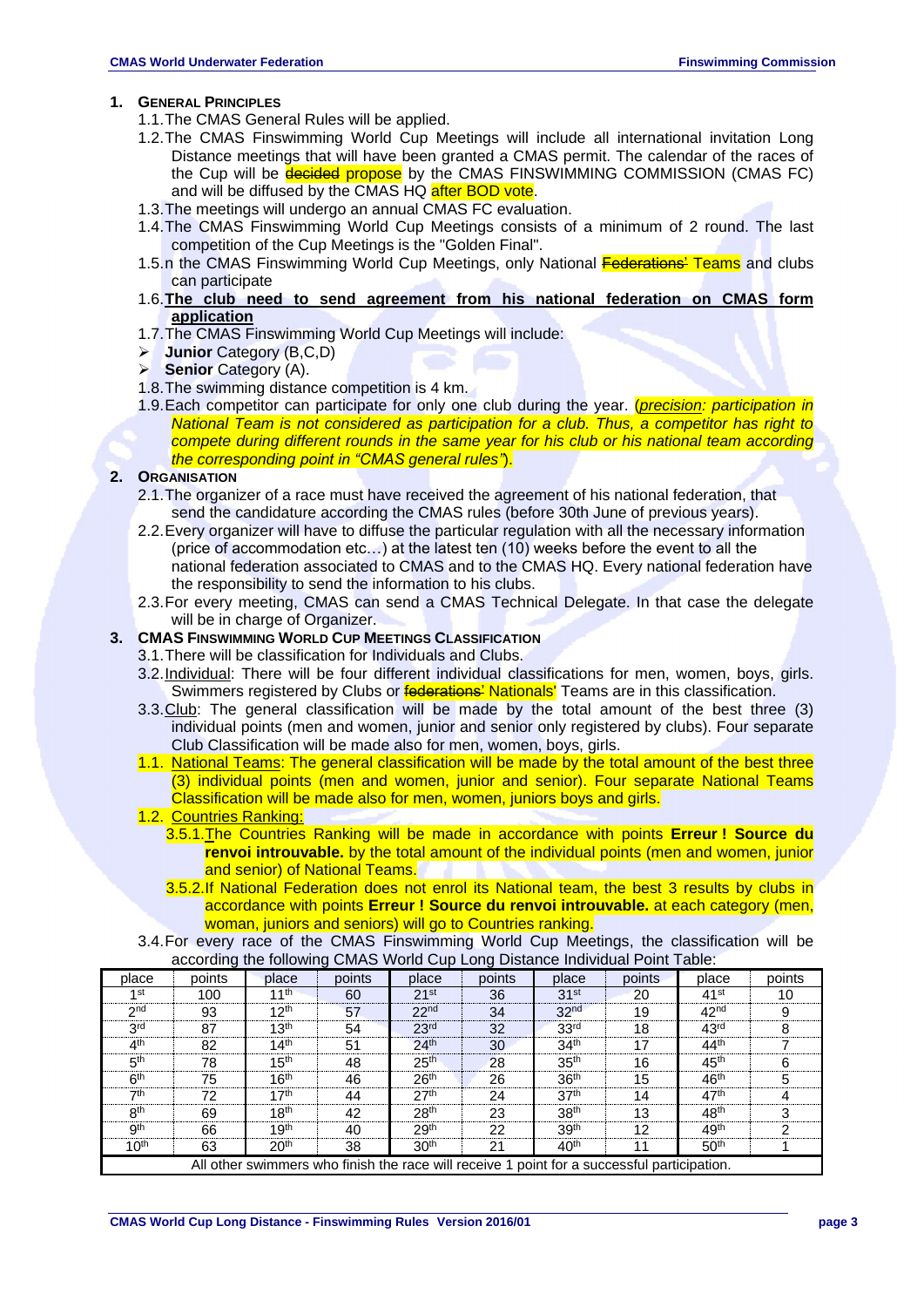#### <span id="page-3-0"></span>**4. CMAS FINSWIMMING WORLD CUP – GENERAL CLASSIFICATION**

- 4.1.All competitors can participate in all the race of the CMAS Finswimming World Cup Meetings and "Golden Final".
- 4.2.The General Individual Classification will be made as an addition of the best result in WC Meeting and the "Golden Final".
- 4.3.If one or more competitors finish equally placed, the result of "Golden Final" which decides the final rank of competitor.
- 4.4.There will be four different General Individual Classification for the best men, women, boys and girls. Swimmers registered by Clubs or federations Nationals' Teams are in this classification.
- 4.5.The Club General Classification will be made by total amount of the best Meeting result and "Golden Final".
- 4.6.Four separate Club General Classification will be made also for men, women, boys, and girls.
- 4.7.The Nationals Teams Classification will be made by total amount of the individual point of the best Meeting results and "Golden Final".
- 4.8. The Countries Classification will be made by total amount of the individual point of the best Meeting results and "Golden Final".

#### <span id="page-3-1"></span>**5. AWARDS**

- 5.1.For every round of the Cup (WC Meeting) and Golden Final (in charge of the organizer):
	- Gold, silver and bronze medals for each category: men and women, Juniors boys and Juniors girls.
	- It's up to the organizer to give money prizes.
	- All participant clubs and National Teams will receive an award.
- 5.2.For the General World Cup Classification (in charge of CMAS):
	- Individual: Gold, silver and bronze medals for the best seniors men, seniors women, juniors boys and juniors girls.
	- Club: A Cup for the club who win the General World Cup Classification.
	- National Teams: A Cup for the National Team who win the General World Cup **Classification**
- <span id="page-3-2"></span>**6. ENTRY TO THE ROUND CMAS FINSWIMMING WORLD CUP MEETINGS AND "GOLDEN FINAL"**
	- 6.1.A preliminary Inscription Form must be send to the Organizer and to the CMAS HQ at the latest 6 weeks before the event.
	- 6.2.After this deadline, a penalty will be applied from organizing committee.
	- 6.3.The Final Inscription Form must be send to the Organizer and to the CMAS HQ not later than 7 days before the meeting.
	- 6.4.Withdrawal can be announced not later than 5 days before the competition.
	- 6.5.A 50,00 Euro fee will be paid to the organizer for swimmer who declares withdrawal after this time.

#### <span id="page-3-3"></span>**7. CMAS RIGHTS**

7.1.Competitions are organised under the exclusive control of CMAS and all rights are and will be property of CMAS.

#### <span id="page-3-4"></span>**8. RESULTS**

- 8.1.The Organizer have to:
	- Give one copy of the results to all National Teams and clubs.
	- Send one copy of the results to the CMAS HQ.
- <span id="page-3-5"></span>**9. PROTEST**
	- 9.1.CMAS Rules will be applied.

#### <span id="page-3-6"></span>**10. OFFICIAL PRESENTATION OF DOCUMENTS**

- For all documents (start lists and results), the presentation must be:
	- In one of the three language of CMAS only
	- According the following examples:

You must add the name of country (IOC conform format) before the name of club:

#### Example of results:

| <b>Place</b> | <b>Name</b> | <b>Surname</b> | Year<br>birth | country    | club         | time        | <b>Pts CMAS</b> |
|--------------|-------------|----------------|---------------|------------|--------------|-------------|-----------------|
|              | xxxx        | <b>WV</b>      | 94            | <b>FRA</b> | Name of club | 00:43.20,00 | 100             |